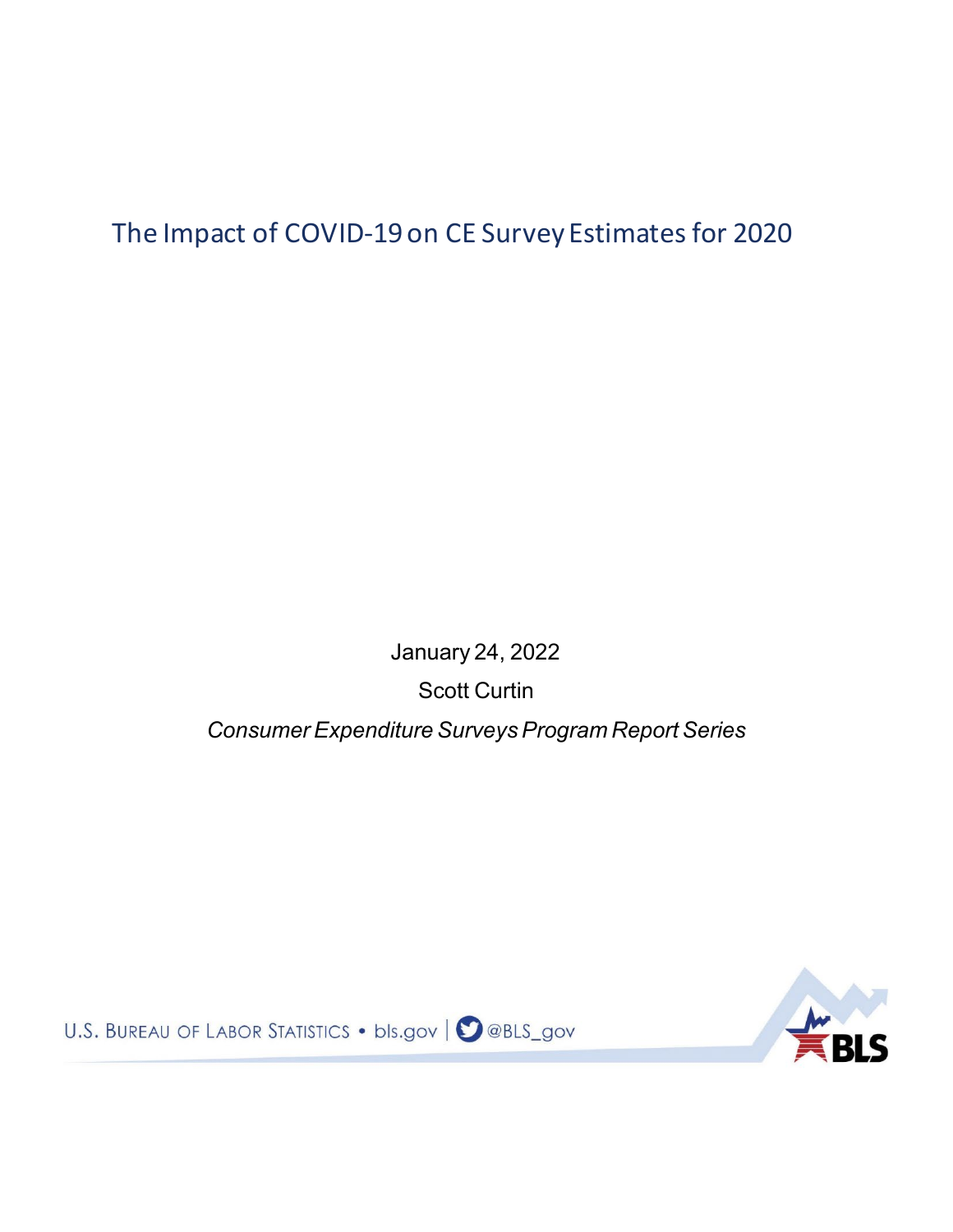This report is a follow-up to the May 5<sup>th</sup> CE Program Series report impact of COVID-19 on CE survey [estimates.](https://www.bls.gov/cex/research_papers/pdf/impact-of-covid-19-on-ce-survey-estimates.pdf) The prior report highlighted changes in collection that were introduced as a result of the COVID-19 pandemic, as well as initial CE estimates from the first and second quarters of 2020. This report provides an update to those results, giving data users an indication of the impact COVID-19 had on collection, processing, and estimation in all four quarters of 2020.

The Bureau of Labor Statistics (BLS) Consumer Expenditure Surveys (CE) programhas continued to pursue obtaining high-quality data from its respondentsin both the Interview Survey and the Diary Survey.<sup>[1](#page-1-0).</sup> Starting on March 19, 2020, the U.S. Census Bureau, which collects CE data for BLS, ceased inperson collection of CE data for both the Interview Survey and the Diary Survey, and transitionedall inperson interviews to telephone interviews. Phone-only interviews were required through June 2020. In July of 2020, The U.S. Census Bureau authorized the reinstatement of in person data collection, and while this option was again available to Field Representatives (FRs), the initial contact attempt was still required to be over the phone. When in-person interviews were necessary, FRs were prohibited from collecting data inside of respondent's homes. Specific to the Diary Survey, from March 2020 through June 2020, FRs transcribedexpenditures from respondents via phone instead of collecting completed paper diaries from residences. Additionally, a prototype online instrument for the Diary Survey was introduced in June 2020 as an additional option for data collection. This online instrument continues to be available to FRs for collection purposes and will continue to undergo refinement and improvement for use with future iterations of the Diary Survey.

This report focuses on three different analyses, providing a brief overview of the observed changes in the CE data for 2020 compared to, or relative to 2019. This report continues the analysis approach outlined in the May 5<sup>th</sup> report, with updated year-over-year percent change figures, and introduces annual means and associated relative standard errors (RSEs) for comparison with 2019. The report also expands on the comparison of quarterly CE aggregate estimates with quarterly aggregates from the Bureau of Economic Analysis's (BEA) Personal Consumption Expenditures (PCE) measure. The results found in this report provide some initial indication of the full impact COVID-19 had on consumers during 2020.

## **Data Quality**

As a means to monitor data quality, the CE program not only continually tracks response rates for each survey, but also compares estimates against other data sources to help identify potential under- or overreporting. Beginning in February 2020, prior to the World Health Organization categorizing a pandemic, both surveys saw declines in response through the first half of the year. In an effort to combat decreases in sample, The U.S Census Bureau partneredwith the Economic Reimbursable Surveys Division (ERD) to use theirresearch contact frame to supplement the CE surveys. Beginning in April 2020, phone numbers

<span id="page-1-0"></span><sup>1</sup> The Consumer Expenditure Surveys (CE) data are collected by the U.S Census Bureau collects Consumer Expenditure Surveys (CE) data for Bureau of Labor Statistics (BLS) in two surveys, the Quarterly Interview Survey (CEQ) for major or recurring items and the weekly Diary Survey (CED) for more minor or frequently purchased items. CE's data are primarily used to revise the relative importance of goods and services for the Consumer Price Index market basket. The CE are the only set of federal household surveys to provide information on the complete range of consumers' expenditures and incomes. It also collects information on income, demographics, and, in the Interview Survey, assets and liabilities.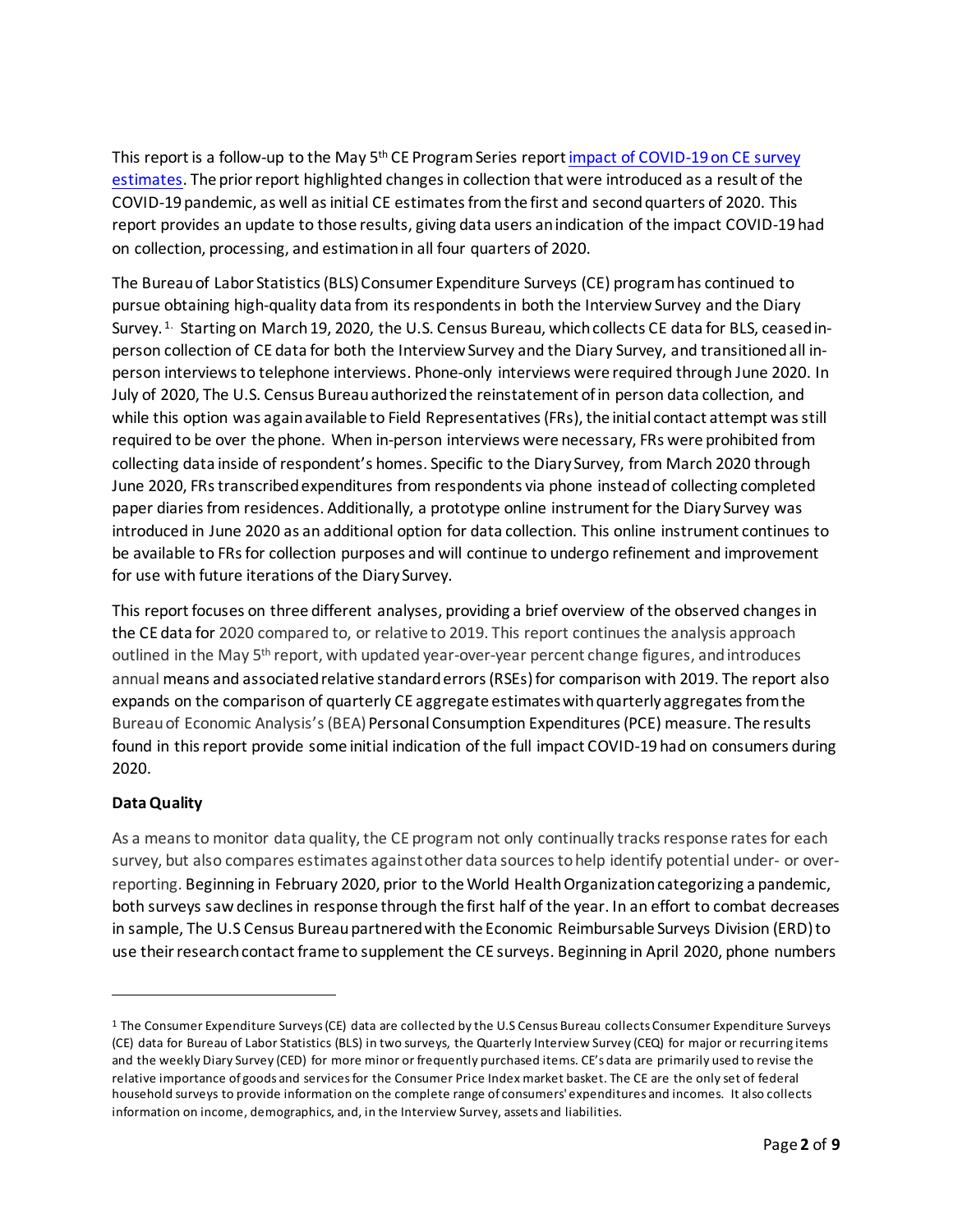from the ERD contact frame were included. As seen in Chart 1 below, the Interview Survey response rate rose almost 10 percentage points from July to September [2](#page-2-0)020<sup>2</sup>. Response rates from September to December 2020 declined slightly, falling to 45.8 percent. The Diary Survey showed a similar uptick in response from April to September 2020, with response ratesthen falling slightly to 33.9 percent.



The Diary Survey drop in sample was partially offset due to a larger sample introduced in January 2020. As seen in Chart 2 below, this sample increase, paired with the ERD supplement mentioned above, helped support moderate gains in terms of sample size for both the Interview Survey and Diary Survey in quarters 3 and 4 of 2020.

<span id="page-2-0"></span><sup>&</sup>lt;sup>2</sup> Estimation response rates are calculated based on the set of Consumer Units (CUs) that were included in the computation of mean expenditures and other estimated statistics produced on the CE website. These response rates will differ slightly from the response rates published on the **household and establishment response rates** webpage, which include CUs that responded, but do not meet the minimum threshold for inclusion in estimation.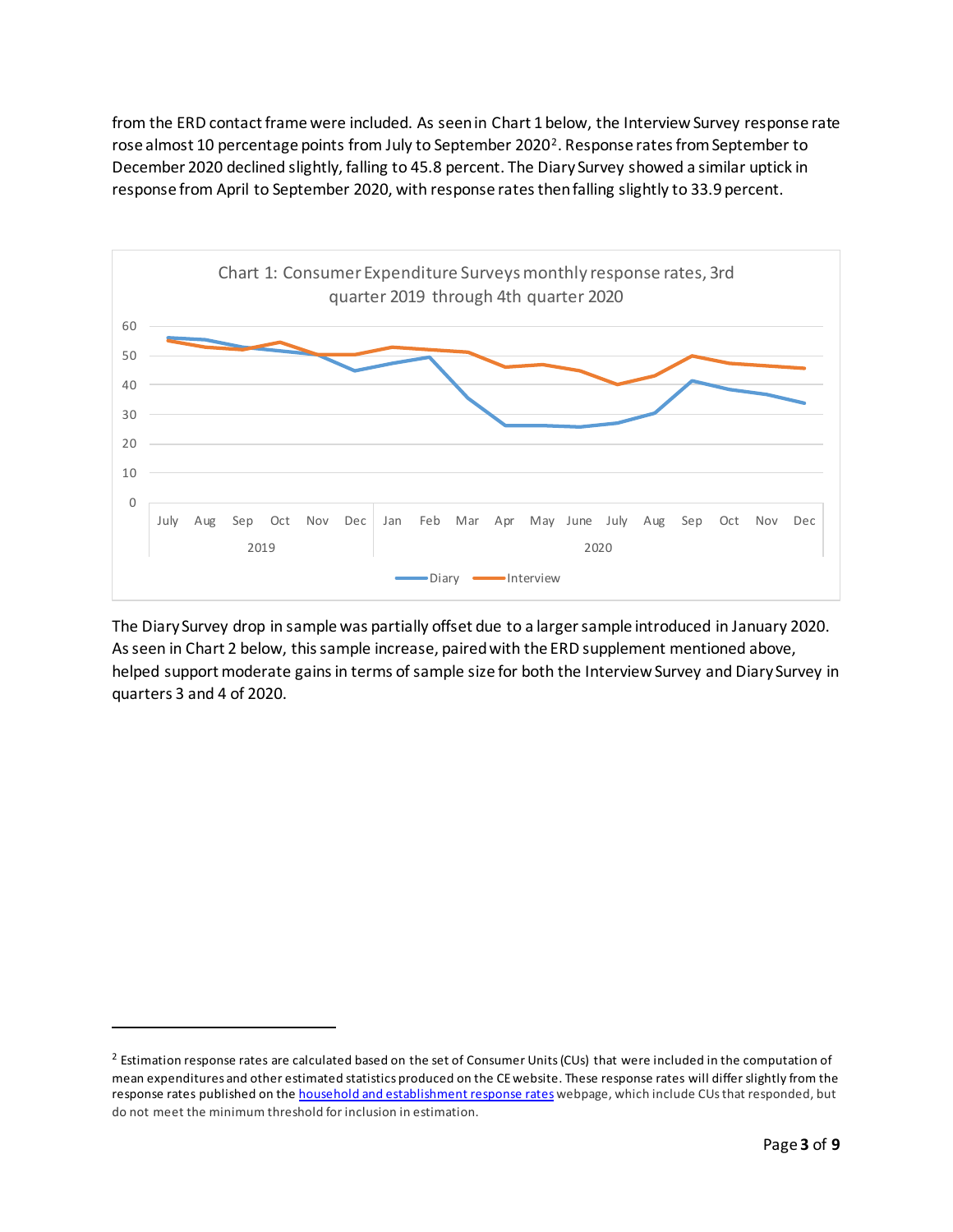

The CE and the PCE are two leading sources of household expenditure data in the United States. While the two measures result in significantly different accounts of consumer spending, the relative change observed between the two can provide some indication of the reliability of either estimate. The yearover-year percent change in CE quarterly expenditure estimates in the first half of 2020 showed very similar trends, with decreasing percent change figures for both the 1st and 2<sup>nd</sup> quarters of 2020<sup>[3](#page-3-0)</sup>. As seen in Chart 3 3A below, year-over-year percent changes for the 3rd and 4th quarters of 2020 for both the CE and PCE continued to show similar trends.

<span id="page-3-0"></span><sup>&</sup>lt;sup>3</sup> For a more detailed comparison of CE and PCE estimates, please see [https://www.bls.gov/cex/cecomparison/pce\\_profile.htm](https://www.bls.gov/cex/cecomparison/pce_profile.htm)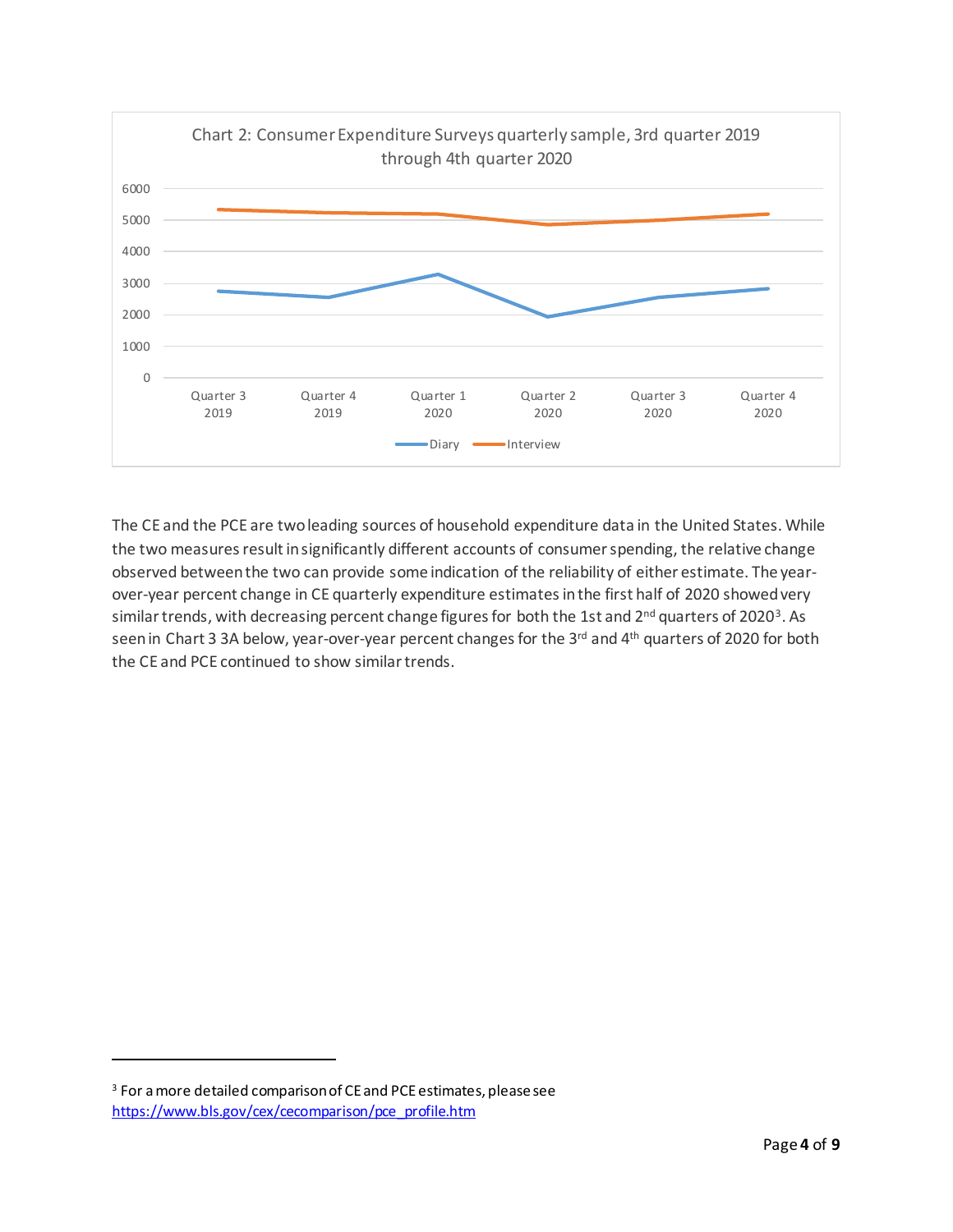

Continuing with the PCE analysis outlined in the [previous report,](https://www.bls.gov/cex/research_papers/pdf/impact-of-covid-19-on-ce-survey-estimates.pdf) quarterly aggregates for food and alcohol from the CE were again compared to the PCE, but now for all four quarters of 2020. This comparison was made by looking at how food and alcohol expenditures compared with their counterpart categories from the PCE. The CE defines food and alcohol as part of two broad categories, at home<sup>[4](#page-4-0)</sup> and away from home<sup>[5](#page-4-1)</sup>. PCE identifies spending on alcohol and food in a similar manner, classifying at home expenditures as part of their off-premise consumption categories, and away from home expenditures as part of their purchased meals categories. Chart 3B below shows that year-overyear percent change in aggregates for away from home food and alcohol expenditures in both the PCE and CE continued to show similar patterns, with CE continuing to show a more dramatic drop in spending. With the introduction of quarters 3 and 4 of 2020, year-over-year percent change figures for

<span id="page-4-0"></span><sup>4</sup> Food at home refers to the total expenditures for food at grocery stores (or other food stores) and food prepared by the CU on trips. It excludes the purchase of nonfood items(e.g., paper products, detergents, home cleaning supplies, pet foods, and alcoholic beverages) that might be purchased in these venues.

<span id="page-4-1"></span><sup>5</sup> Food away from home includes all meals (breakfast and brunch, lunch, dinner and snacks and nonalcoholic beverages) including tips at fast food, take-out, delivery, concession stands, buffet and cafeteria, at full-service restaurants, and at vending machines and mobile vendors. Also included are board (including at school), meals as pay, special catered affairs, such as weddings, bar mitzvahs, and confirmations, school lunches, and meals away from home on trips.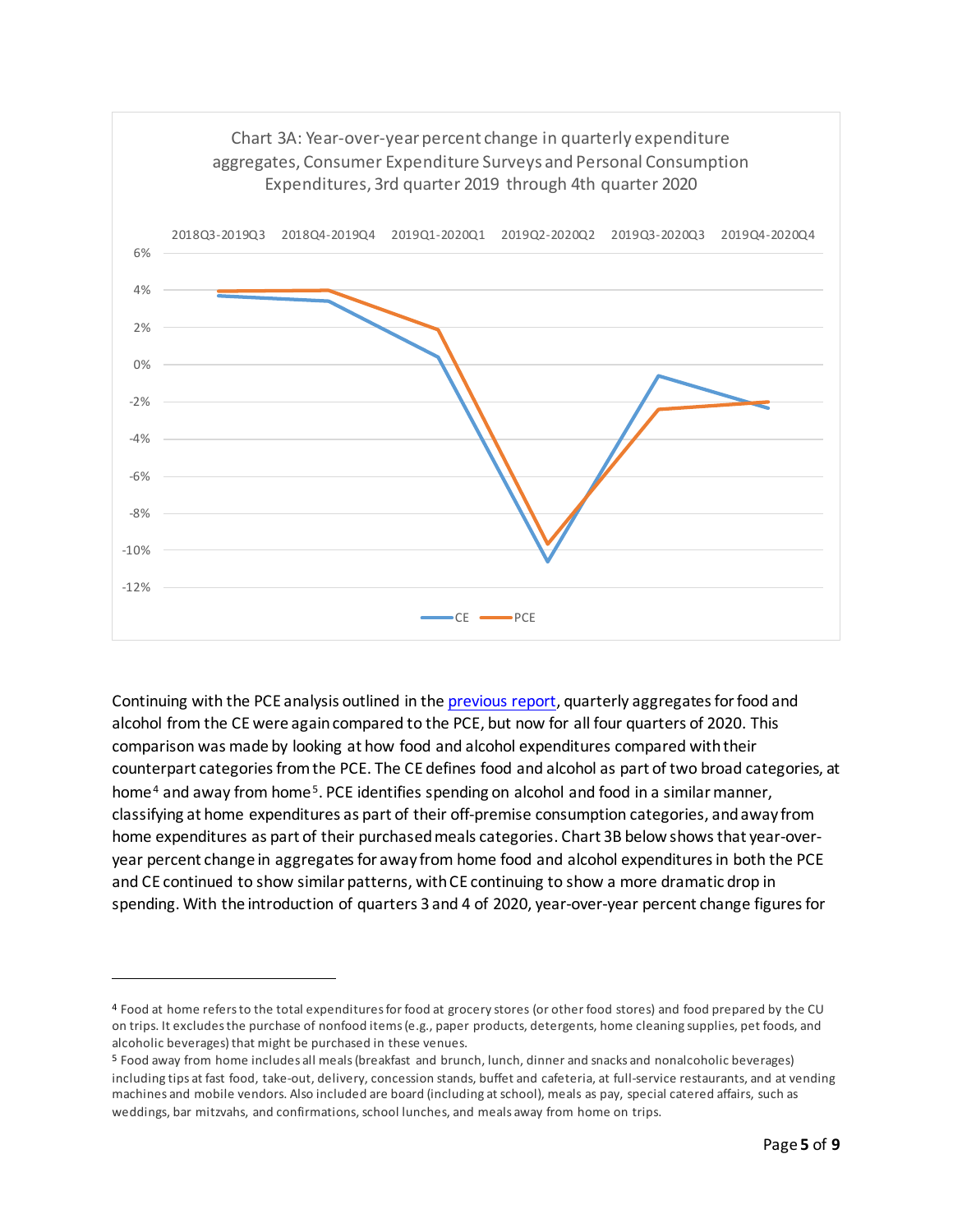

at home spending in the CE showed a much stronger correlationwith PCE than it did in quarter 2 of 2020.

## **Expenditure Mean and Variance Estimates**

As noted in the 2020 Annual [News Release,](https://www.bls.gov/news.release/cesan.nr0.htm) the CE program observed several notable changes in the major expenditure categories. Of the 14 major spending categories, only five showed an increase over the previous year's estimate, leaving nine categories that showed declines over the same period. Chart 4 below depicts the average annualmeans for 2020 and highlights those expenditures that saw declines when compared to 2019. The decreases in 2020 for food and alcoholic beveragesin the annual estimates were still primarily associated with away from home purchases for these two categories. Food away from home experienced a reduction in expenditures of nearly 33 percent. For alcoholic beverages, the away from home spending dropped 44 percent.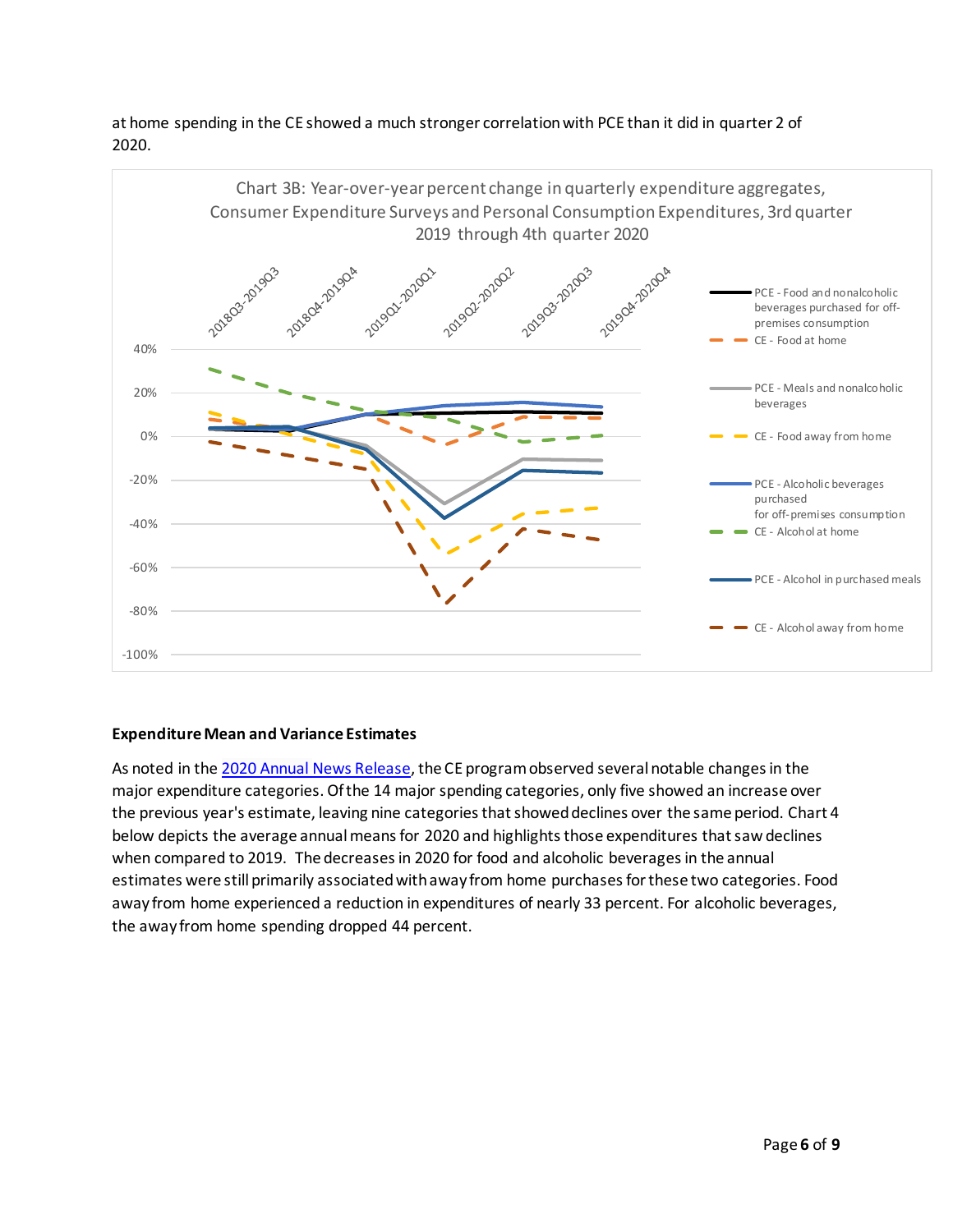

The CE staff also looked at the year-over-year change in variance in the CE data for 2020 and compared those estimates with the previous year'sresults. By looking at the annual relative standard error of the mean (RSE) specifically, defined as the ratio of the standard error of an expenditure to its mean, one can establish if estimates were associated with a larger degree of sampling error. As seen in Chart 5 below, of the 14 major spending categories, only two, education and cash contributions, showed an increase in RSE greater than one percentage point in 2020. Users should continue to be mindful of the variance measures associated with each underlying expenditure assome expenditures, particularly those with low percent reporting, are more susceptible to larger variance. For more information on how to interpret the various measurements of variance provided in the CE tables, please see How does the [variability of Consumer Expenditure data impact your analysis?](https://www.bls.gov/cex/research_papers/pdf/how-does-the-variability-of-consumer-expenditure-data-impact-your-analysis.pdf)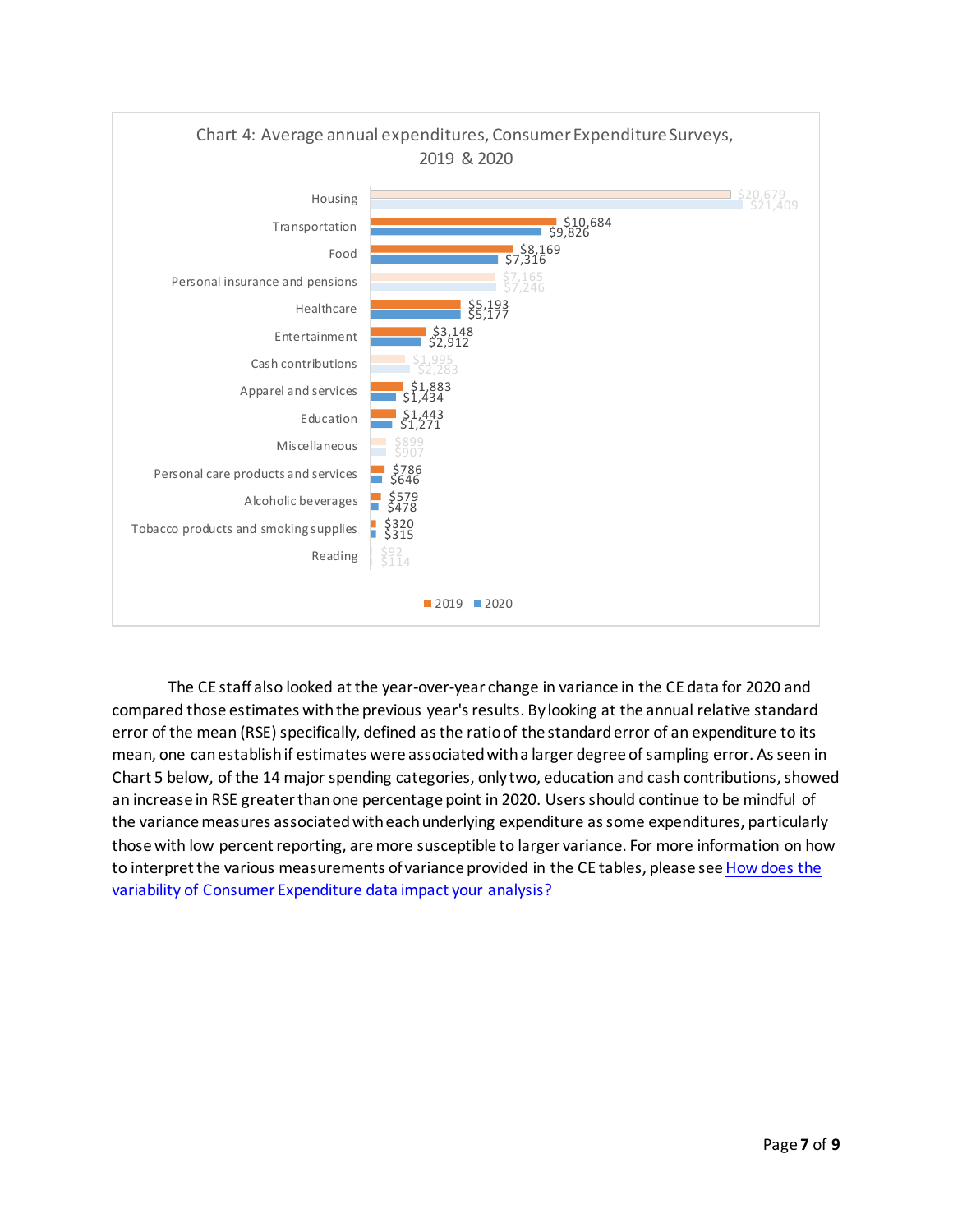

## **Conclusion:**

Much like other surveys that depend on in-person data collection, the effect of the pandemic on the CE program resonatesthroughout all aspects of development, from data collection and processing to estimation and dissemination. Respondent sentiment paired with changes in contact methods attributed to declines in response and ultimately sample during this period, and while introducing alternatives to in-person data collection and expanding the sample did fuel some recovery, neither fully recouped the sample to pre-2020 levels. As a result, estimate reliability was negatively impacted as indicated by the variance measures noted above. These factors should be considered by users as there is a greater potential for measurement error associated with the 2020 data and products provided by the CE program. Users interested in gaining more knowledge surrounding the data quality for 2020, can reference the [2020 Data Quality Profile.](https://www.bls.gov/cex/dqreport-annual-2020.pdf)

While the effects of these changes in data collection can be seen in survey response, sample size, and estimate reliability, the quick actions among BLS and U.S. Census Bureau staff to quickly react and adjust